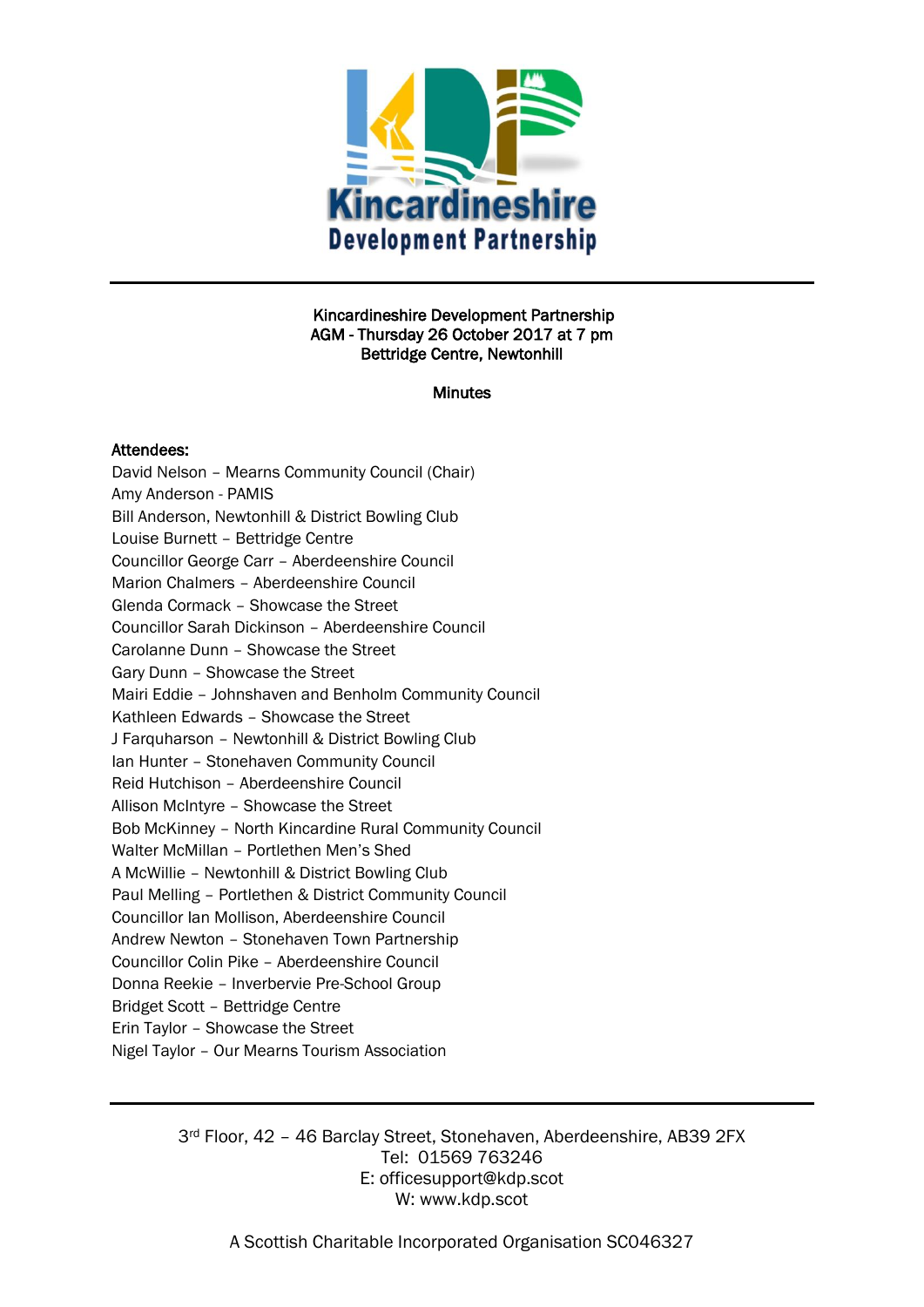

Sophie Taylor – Showcase the Street Pauline Thain – Showcase the Street Ed Thorogood – Maryculter Woodlands Trust

## In Attendance:

Lesley Carnegie – KDP Administrator (Minutes) Jacky Niven – KDP Development Worker

## Apologies:

Marion McNeil – Crathes, Drumoak & Durris Community Council Michael Morgan - Newtonhill and Cammachmore Community Council Jim Stuart – Mearns Area Partnership Councillor Sandy Wallace – Aberdeenshire Council Isabella Williamson – Arbuthnott Community Council

## 1. Welcome

David Nelson welcomed all members, Trustees, Councillors and staff, and thanked them for attending.

## 2. Previous Minutes and Matters Arising.

The minutes of the AGM of 27 October 2016 were presented. Their approval was proposed by Mairi Eddie and seconded by Ed Thorogood. There were no matters arising.

# 3. Chairman's Report

David Nelson presented his report, and referred attendees to the KDP Annual Report, both of which were included in the papers for the meeting. KDP has had another year of successful activity with 95 affiliated clubs and community groups now registered with the partnership.

Aberdeenshire Council continues to be the principal funder of KDP as it works to support these clubs and community groups in making Kincardine and Mearns a great place to live and work. Through its Development Officers, KDP helps to get project ideas off the ground; provides help and advice; supports groups with funding; works with them to build engagement; and supports their empowerment so they can achieve their aims. It had clearly been a very busy **year** and the efforts of the Trustees and staff members should be recognised and applauded as the workload continues to grow

3rd Floor, 42 – 46 Barclay Street, Stonehaven, Aberdeenshire, AB39 2FX Tel: 01569 763246 E: officesupport@kdp.scot W: www.kdp.scot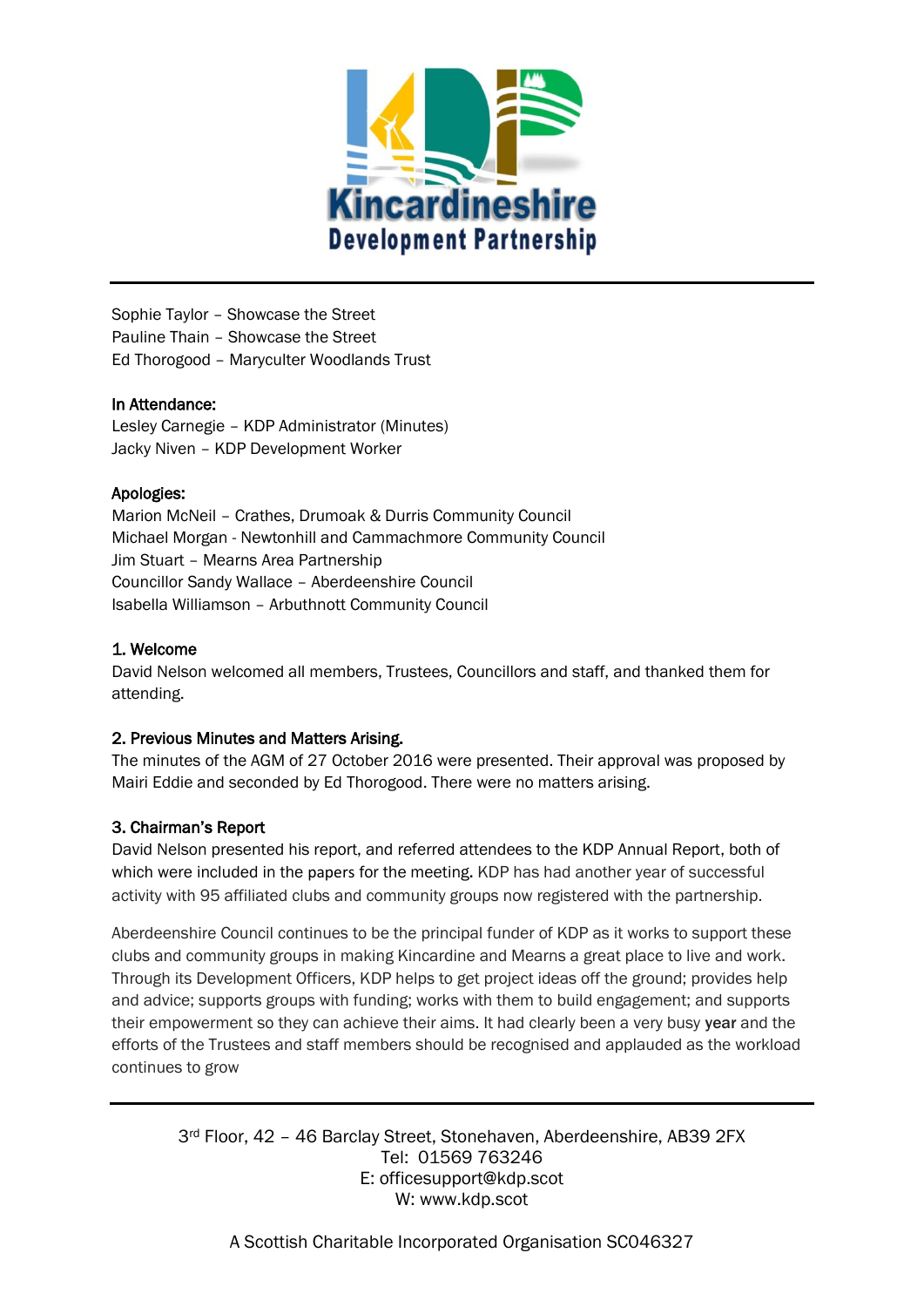

There were no questions.

## 4. Treasurer's Report

Ian Hunter presented the annual accounts for KDP and noted that the 'predecessor group' mentioned in the accounts was KDP prior to becoming a SCIO. KDP's income came primarily from Aberdeenshire Council, with a smaller amount from the administration of two local windfarm funds. Overall, KDP had brought in around £1k more than it had spent. Consideration will have to be given to seeking other sources of income over the coming year. Ian thanked Lesley Carnegie and Charles Sands for their assistance in compiling and presenting the accounts. There were no questions.

## 5. Appointment of Board of Trustees

A notice of resignation had been received from Dave Ramsay of Mearns Creative Community Fund in July 2017. David Nelson thanked him for his participation and involvement in the past. As per the KDP Constitution, all Community Council representatives are deemed to remain as Trustees until such time as they resign. Accordingly, the following Trustees all remain in place: Arbuthnott – Isabella Williamson Benholm & Johnshaven – Mairi Eddie Catterline, Kinneff and Dunnottar – George Greiss Crathes, Drumoak and Durris – Marion McNeil Inverbervie – Caroll Evans Mearns – David Nelson Newtonhill, Muchalls and Cammachmore – Michael Morgan Portlethen & District – Paul Melling Stonehaven – Ian Hunter North Kincardine Rural Community Council had nominated Bob McKinney as their representative. Bob's appointment as a Trustee was agreed unanimously.

Also as per the Constitution, Community Group Trustees also remain in post until such time as they resign. The following Trustees all remain in place: Mearns Area Partnership – Jim Stuart Portlethen Men's Shed – Walter McMillan Stonehaven Town Partnership – Andrew Newton

3rd Floor, 42 – 46 Barclay Street, Stonehaven, Aberdeenshire, AB39 2FX Tel: 01569 763246 E: officesupport@kdp.scot W: www.kdp.scot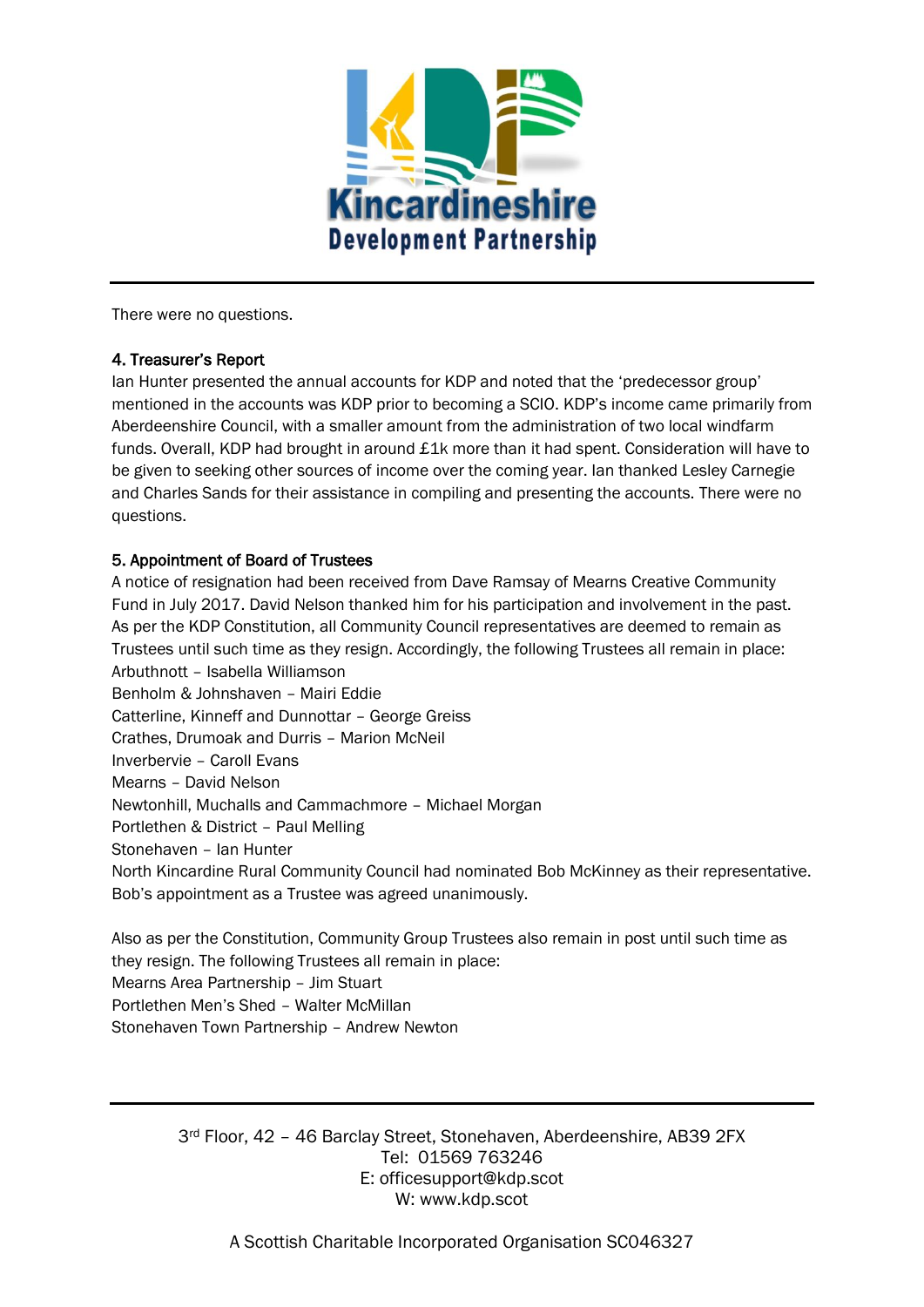

The Bettridge Centre had nominated Bridget Scott as a Trustee. Bridget's appointment as a Trustee was agreed unanimously.

No further nominations were received.

### 6. Any Other Business

There was no further business

### 7. KDP Annual Report Live

Jacky Niven, KDP Development Officer showed a short film summarising KDPs activities and achievements over the previous year. Displays on the progress of the Community Action Plans for Drumoak and Gourdon were also available to view on the night.

### 8. Our Mearns Tourism Association

Jacky Niven showed a short film relating to tourism in the Kincardine & Mearns area. This was followed by a presentation from Nigel Taylor, the Chair of Our Mearns Tourism Association (OMTA). Nigel gave an update on where OMTA is now, and where it hopes to go with the further development and implementation of the 'Visit Mearns' brand.

## 9. Community Cash Event

Jacky Niven introduced a short film about the benefits of previous Community Cash events. Representatives from The Bettridge Centre, Inverbervie Pre-School Group, Promoting a More Inclusive Society (PAMIS) and Showcase the Street gave short presentations about their organisations and how they would use the £500 grant available on the night. All those present at the AGM voted, and PAMIS won the award.

## 10. Thanks and Close of Meeting

Mairi Eddie thanked all attendees for coming to the meeting. The meeting closed at 8.35pm, and was followed by informal networking and refreshments.

Minutes taken by Lesley Carnegie

3rd Floor, 42 – 46 Barclay Street, Stonehaven, Aberdeenshire, AB39 2FX Tel: 01569 763246 E: officesupport@kdp.scot W: www.kdp.scot